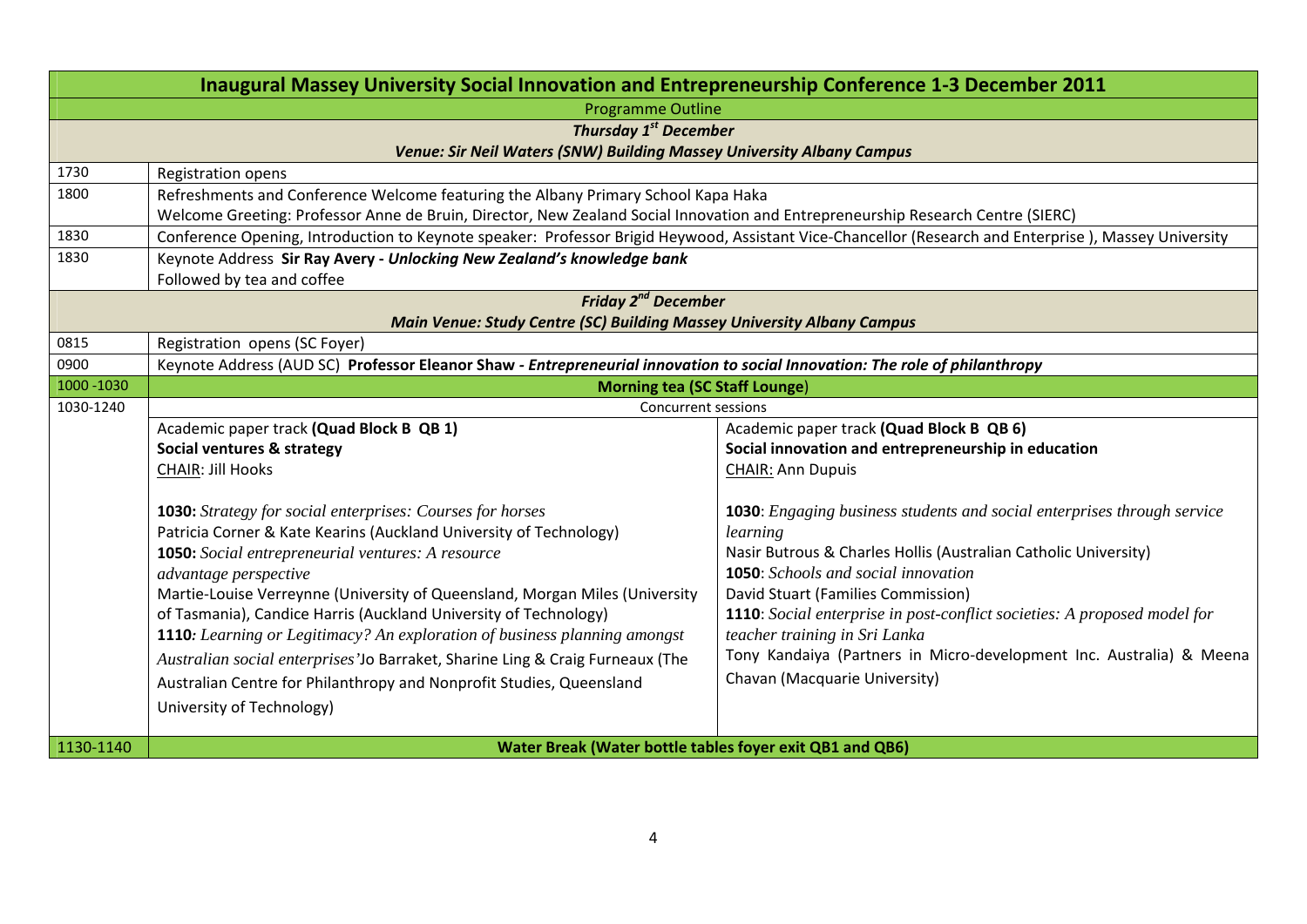|           | Special Session (Seminar Room SC1)                                                                                                                                                                                                                                          | Academic paper track (Quad Block B QB 1)                                          |  |                                                                                 | Academic paper track (Quad Block B QB 6)                                               |
|-----------|-----------------------------------------------------------------------------------------------------------------------------------------------------------------------------------------------------------------------------------------------------------------------------|-----------------------------------------------------------------------------------|--|---------------------------------------------------------------------------------|----------------------------------------------------------------------------------------|
|           | Institutional Framework 'Roundtable'                                                                                                                                                                                                                                        | Social enterprise & value contexts                                                |  |                                                                                 | <b>Collaboration, social capital, &amp; stakeholders</b>                               |
|           | <b>CHAIR: John Struthers</b>                                                                                                                                                                                                                                                | CHAIR: Robyn Walker                                                               |  |                                                                                 | <b>CHAIR: Martin Hultman</b>                                                           |
|           | 1140: Legal and organisational                                                                                                                                                                                                                                              | 1140: Are profitable microfinance programs                                        |  |                                                                                 | <b>1140:</b> The dynamics of innovation and social capital in social                   |
|           | structures for social enterprises in NZ-                                                                                                                                                                                                                                    | less efficient at reaching the poor? A case                                       |  |                                                                                 | enterprises: a relational sense-making perspective                                     |
|           | where to next?                                                                                                                                                                                                                                                              | study in Cambodia                                                                 |  |                                                                                 | Patrick Dawson (Universities of Aberdeen & Woolongong),                                |
|           | Joanne Harland, Legal Adviser                                                                                                                                                                                                                                               | David Tripe (Massey University)                                                   |  |                                                                                 | Jonathan Scott (Teesside University), John Thompson (University                        |
|           | Morna Haist, Social Entrepreneur                                                                                                                                                                                                                                            | <b>1200:</b> Starting new social enterprises:                                     |  |                                                                                 | of Huddersfield) & David Preece (Teesside University)                                  |
|           | Pete Russell, CEO of Ooooby                                                                                                                                                                                                                                                 | preliminary findings of a study in Cambodia                                       |  |                                                                                 | <b>1200:</b> Collaboration for social innovation: Understanding the role               |
|           | David Clendon, Green Party                                                                                                                                                                                                                                                  | Idaishe Emelia Mandinyenya & Heather                                              |  |                                                                                 | of intermediaries                                                                      |
|           |                                                                                                                                                                                                                                                                             | Douglas (RMIT)                                                                    |  |                                                                                 | Louise Lee (Massey University)                                                         |
|           | Roundtable discussion                                                                                                                                                                                                                                                       | <b>1220:</b> Accountability theory and practice: A                                |  |                                                                                 | 1220: Mining and stakeholder engagement discourse in a Papua                           |
|           |                                                                                                                                                                                                                                                                             | zoo story                                                                         |  |                                                                                 | New Guinea Mine                                                                        |
|           |                                                                                                                                                                                                                                                                             | Jill Hooks (Massey University)                                                    |  |                                                                                 | Kevin Kepore (PNG CPA)                                                                 |
| 1240-1410 |                                                                                                                                                                                                                                                                             | Lunch (SC Staff Lounge) with Keynote Speaker Sam Johnson (Student Volunteer Army) |  |                                                                                 |                                                                                        |
|           | <b>Sponsor CPA Australia</b>                                                                                                                                                                                                                                                |                                                                                   |  |                                                                                 |                                                                                        |
| 1410-1530 | <b>Concurrent sessions</b>                                                                                                                                                                                                                                                  |                                                                                   |  |                                                                                 |                                                                                        |
|           | Academic paper track (Quad Block B QB 1)                                                                                                                                                                                                                                    |                                                                                   |  | Academic paper track (Quad Block B QB 6)                                        |                                                                                        |
|           | <b>Social innovation insights</b><br><b>CHAIR: Martie-Louise Verreynne</b><br><b>1410</b> : Using the Social Entrepreneurship 4.0 Model as a diagnostic tool                                                                                                                |                                                                                   |  | Addressing social enterprise challenges                                         |                                                                                        |
|           |                                                                                                                                                                                                                                                                             |                                                                                   |  | <b>CHAIR: Loren Stangl</b>                                                      |                                                                                        |
|           |                                                                                                                                                                                                                                                                             |                                                                                   |  |                                                                                 | <b>1410:</b> Technology as a Resource for Social ventures                              |
|           | for social innovation                                                                                                                                                                                                                                                       |                                                                                   |  |                                                                                 | Shalini Gopalkrishnan (GSU EDB)                                                        |
|           | Sharon Zivkovic (University of South Australia)<br>1430: A comparative study on the concept of social innovation: global<br>context and local discourse<br>Yi-fan Yang (Southwest Jiaotong University)<br>1450: Innovation networks as success factor for social innovation |                                                                                   |  |                                                                                 | 1430: 'What's the Pay Like!'- Motivation of Workers within a Large Social              |
|           |                                                                                                                                                                                                                                                                             |                                                                                   |  | Enterprise                                                                      |                                                                                        |
|           |                                                                                                                                                                                                                                                                             |                                                                                   |  | Alex de Ruyter (Canterbury Christ Church University), Geoff Whittam (University |                                                                                        |
|           |                                                                                                                                                                                                                                                                             |                                                                                   |  |                                                                                 | of the West of Scotland) & Colin Mack (independent researcher)                         |
|           |                                                                                                                                                                                                                                                                             |                                                                                   |  | 1450: Social media, entrepreneurship and e-learning: A theoretical exposition   |                                                                                        |
|           | Jürgen Howaldt, Dmitri Domanski & Michael Schwarz (TU Dortmund                                                                                                                                                                                                              |                                                                                   |  |                                                                                 | Polly Kobeleva & Luke Strongman (Centre for Social Sciences, Open Polytechnic of       |
|           | University - Sozialforschungsstelle Dortmund)                                                                                                                                                                                                                               |                                                                                   |  | New Zealand)                                                                    |                                                                                        |
|           | <b>1510:</b> Cross Sector Wealth in Social Innovation                                                                                                                                                                                                                       |                                                                                   |  |                                                                                 | <b>1510:</b> Challenges in Implementing Marketing in the Context of Social Enterprises |
|           | Vivien Maidaborn (Maidaborn Consulting)                                                                                                                                                                                                                                     |                                                                                   |  |                                                                                 | Susan Dann & Charles Hollis (Australian Catholic University)                           |
| 1530-1610 | <b>Afternoon tea (SC Staff Lounge)</b>                                                                                                                                                                                                                                      |                                                                                   |  |                                                                                 |                                                                                        |
|           |                                                                                                                                                                                                                                                                             |                                                                                   |  |                                                                                 |                                                                                        |
| 1610-1740 | <b>Concurrent sessions</b>                                                                                                                                                                                                                                                  |                                                                                   |  |                                                                                 |                                                                                        |
|           | Special Session (Auditorium AUD SC)                                                                                                                                                                                                                                         |                                                                                   |  | Academic paper track (Seminar Room SC1)                                         |                                                                                        |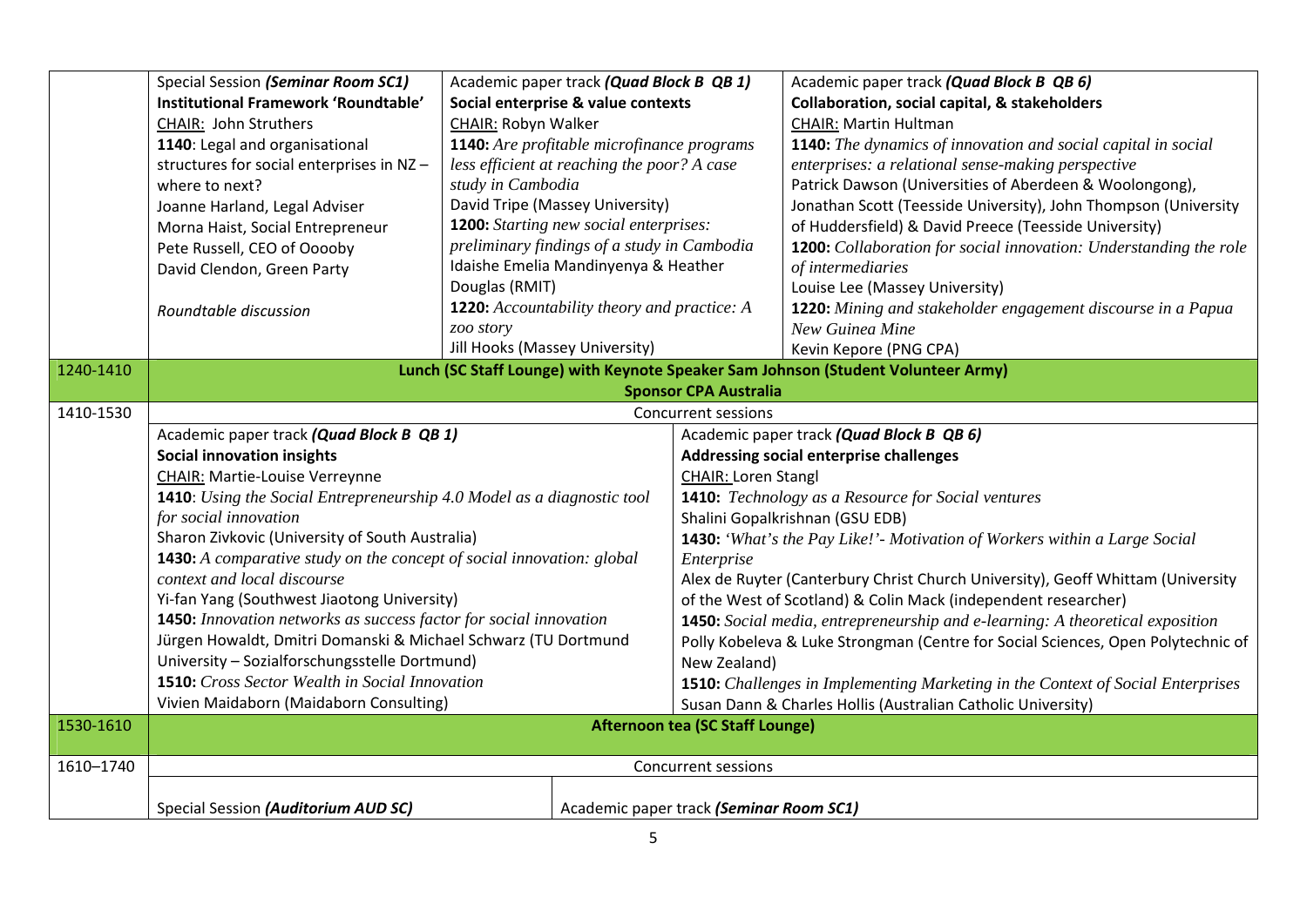|      | Social entrepreneurship case studies                                                                                                                                                                                                                                                                                                                                                                                     | Social entrepreneurship in different environments                                                                                                                                                                                                                                                                                                                                                                                                                                                                                                                                                                                                                                              |  |
|------|--------------------------------------------------------------------------------------------------------------------------------------------------------------------------------------------------------------------------------------------------------------------------------------------------------------------------------------------------------------------------------------------------------------------------|------------------------------------------------------------------------------------------------------------------------------------------------------------------------------------------------------------------------------------------------------------------------------------------------------------------------------------------------------------------------------------------------------------------------------------------------------------------------------------------------------------------------------------------------------------------------------------------------------------------------------------------------------------------------------------------------|--|
|      | <b>CHAIR: Louise Lee</b>                                                                                                                                                                                                                                                                                                                                                                                                 | <b>CHAIR: David Tripe</b>                                                                                                                                                                                                                                                                                                                                                                                                                                                                                                                                                                                                                                                                      |  |
|      | <b>16.10:</b> Evaluating the Success Factors for Establishing a<br>Thriving Social Enterprise in Scotland: Case Studies to<br>Inform and Inspire<br>Graham Bell, Chief Executive and Lesley Fuller,<br>Funding, Marketing and Communications Manager,<br>Kibble, Scotland<br><b>17.10</b> Inspiring Stories – harnessing the power of<br>storytelling for a better world<br>Guy Ryan, Inspiring Stories Charitable Trust | <b>1610:</b> The Role of Leadership in Indigenous Entrepreneurship<br>Merata Kawharu (University of Auckland and Sir James Henare Research Centre), Hirini Tane, Paul<br>Tapsell (University of Otago) & Christine Woods (University of Auckland)<br><b>1630:</b> Awgaf Institutions - A solution to present day social and economic needs<br>Thamina Anwar (Massey University)<br><b>1650:</b> Social Innovation and Enterprise Development in Ethnic Communities<br>Fezeela Raza & Ashlin Chand (Office of Ethnic Affairs)<br><b>1710:</b> Explorers or Planners: The Decision Making Processes of Social Entrepreneurs in a<br>Developing Country<br>Lois Whittall (University of Adelaide) |  |
|      |                                                                                                                                                                                                                                                                                                                                                                                                                          |                                                                                                                                                                                                                                                                                                                                                                                                                                                                                                                                                                                                                                                                                                |  |
| 1830 | <b>Conference dinner</b>                                                                                                                                                                                                                                                                                                                                                                                                 |                                                                                                                                                                                                                                                                                                                                                                                                                                                                                                                                                                                                                                                                                                |  |
|      | Venue: Caffe e Cucina 265 Albany Highway, Albany                                                                                                                                                                                                                                                                                                                                                                         |                                                                                                                                                                                                                                                                                                                                                                                                                                                                                                                                                                                                                                                                                                |  |